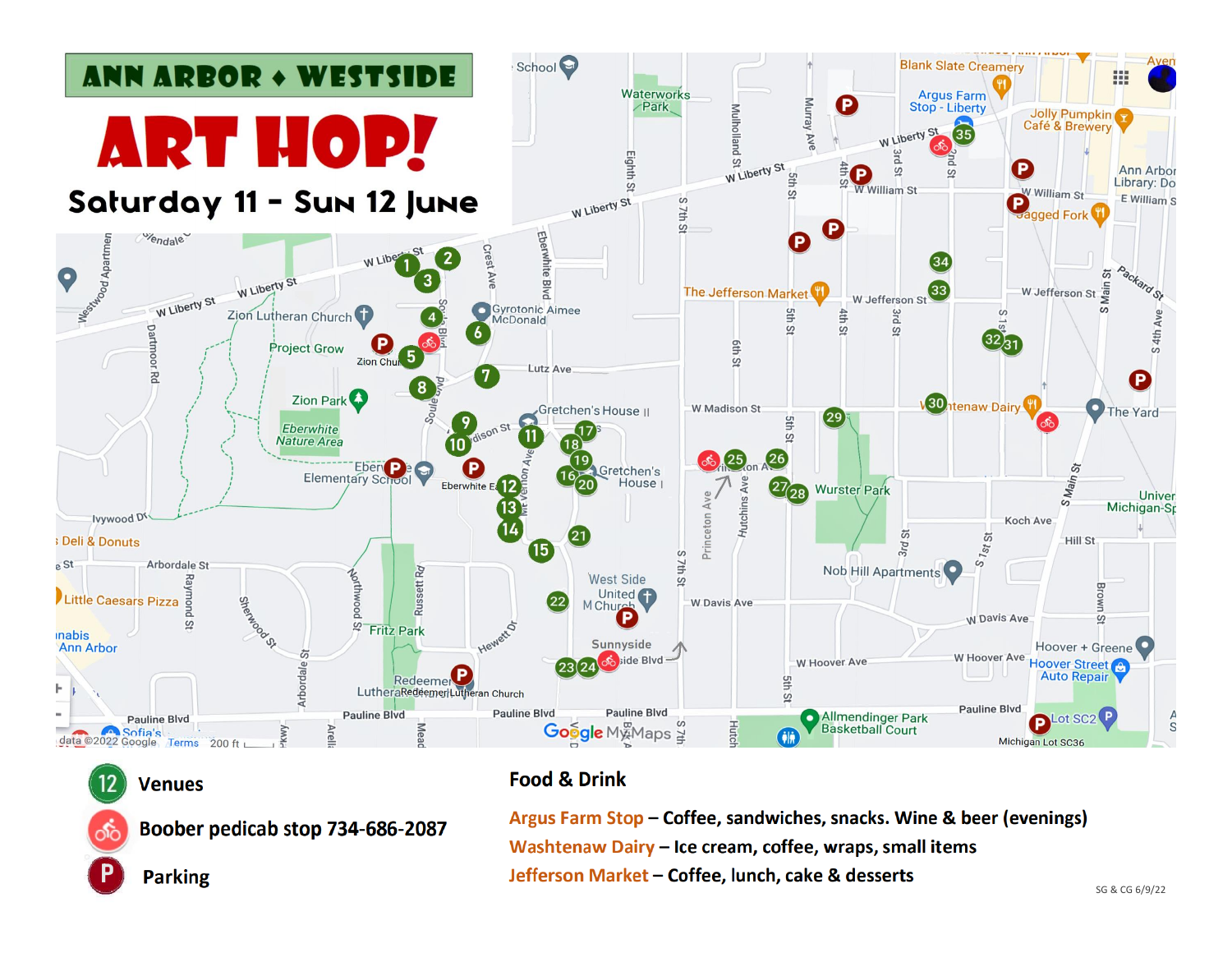### **1. 1415 W Liberty St**

Black Sheep Ala Mode (jewelry), Mosaics by Morrine (mosaics).

- **2. 1221 W Liberty St** (Enter on Soule)Birds & Blossoms (pen and ink,) Corinne MacInnes (ceramics,) Ari Franklin Paints and dad (acrylic paint; acrylic paint /woodblock prints).
- **3. 416 Soule Blvd** Ash Ambro Art (watercolor and ink)
- **4. 502 Soule Blvd** Kirsten Elling (printmaking, painting, collage,) Nancy Bulkley (Ceramics)
- **5. 1407 Wakefield Ave** Jim Hicks (watercolor.)
- **6. 504 Crest Ave** Bead Here Now (jewelry, beading.)
- **7. 1227 Lutz Ave**

Larry Nisson (Glass Art), Oran Hesterman, Lucinda Kurtz (ceramics)

- **8. 614 Soule Blvd** Bob Wesley (painting acrylic, alcohol ink,) Honeydew Moon Studio (ceramics)
- **9. 1306 W Madison** Hallie Levine (jewelry)

### **10. 1307 W Madison St**

2 Burly Bees (Fashion accessories from vintage fabrics).

## **11. Gretchen's House II, 700 Mt Vernon Ave**

Marian Short (linocuts, pottery,) T'onna Clemons Art L.L.C (acrylic oil,) Jeff Mishra-Marzetti (acrylic and watercolor painting,) Casablanca Art (acrylic,) Cheryl-Chidester-Artist (painting,) Twirling Frog ,(Glass) WISDYA (drawing), Intertwine Fiber Arts (sculptural wood & yarn), Tent: Flexx Designs (jewelry. SAT), Natural Archivist (Photography, jewelry, knitted/crocheted items. SUN.)

## **12. 802 Mt Vernon Ave**

Sophie Grillet (Oil & acrylics, sculpture, photography), Anil Dhir (Oil & acrylic paintings,) Sandy Mush Artworks (woodworking, jewelry, stained glass, mosaics.) Tent: Jordan Nik Art (Acrylic paintings, art on clothes, jewelry)

- **13. 804 Mt Vernon Ave** Ann Hilton (paintings, weird dolls) Kelley Kozloff (abstract paintings)
- **14. 810 Mt Vernon** Various (printmaking) Cathy Mellett (ceramics, painting)
- **15. 1213 Manhattan Dr** Zitatini (martini picks)
- **16. 714 Mt Pleasant Ave** Lynlee Sky Art (ceramics)
- **17. 1103 W Madison St** The Artists' Studio [Rosenbaum] (Painting, drawing, multimedia,) Sajeev Visweswaran Art (drawing, printmaking)

# **18. 705 Mt Pleasant Ave**

Jaci Dolan (abstract art; dutch pour) Kay Swank (abstract painting)

**19. 713 Mt Pleasant** Makena Alvira Ceramics (ceramics and felt)

# **20. Gretchen's House I, 721 Mt Pleasant Ave**

Todd Marsee (watercolor), Caitlin DeRocker (oil painting, embroidery,) Sam Nadon-Nichols (acrylic paint on hardboard,) Glenn Taylor (pinhole photography, mixed media,) Marie Parmer (acrylic paintings,) Sue Cutler Art (oil painting.) Leafs & Bounds (3D, leather, paper)

#### **21. 811 Mt Pleasant Ave**

Tom Salvner Marine Art (woodwork & painting,) MishaBella Creations (gourd and other nature-based art.)

- **22. 850 Mt Pleasant** Kath Frajbis (printmaking) Mary K Murphy Art (watercolor)
- **23. 937 Sunnyside Blvd** Arrri Reworks (3D upcycled clothing)
- **24. 929 Sunnyside Blvd** Clay Crew: Laila Chalati, Rose Gomez, Elan Lange, Tempest Neu Collins, Averi Phan, Josette Steele, Deborah Wood (ceramics)

### **25. 804 Princeton Ave**

Cornelia Wende (jewelry, cards) Elaine Nesom (ceramics, prints, earrings) Erik Smith (oils & acrylic) Eric Reou (mixed media painting)

- **26. 624 5th St** Sweet Gem Confections, (Chocolates) Grace Lin (Illustration), Jean Bartlett (handmade books, notecards) Nancy Melet (hand linked jewelry) Robin Seth (painting)
- **27. 638 5th St** Barbara F. Boyce Art (acrylic and clay.)

## **28. 701 5th St**

Cathryn Amidei (fibers,) Lynda Cole (oil paint, wax, silver leaf,) Hannah Burr (painting, works on paper, artist books,) Studio Camelot (ceramics, photography), Valerie Mann (watercolor & mixed media)

## **29. 601 W Madison St**

Leanne Su (contemporary embroidery,) Jayy's Nest (digital art/illustration.)

**30. 556 2nd St**

Sunrise Art & Photography, Pots by Sav (ceramics) Lauren Magda Art (painting, digital art)

- **31. 525 S 1st St** Mags & Gilly Handmade (fiber and beads.)
- **32. 524 S 1st St** Marcia Polenberg (ceramics) Ted Ramsay (painting, handmade paper, prints)
- **33. 454 2nd St** JFarina Studio (painting) D Grifka (textiles)
- **34. 436 2nd St** Aaron Hillebrand (painting)

# 35. **Argus Farm Stop - Liberty**

Worker Bee Jewelry, ACASADY Illustration & Design (prints, pins) Elevated Pins (wood jewelry) Margaret DeCook (3D fiber art, handcrafted bowls)